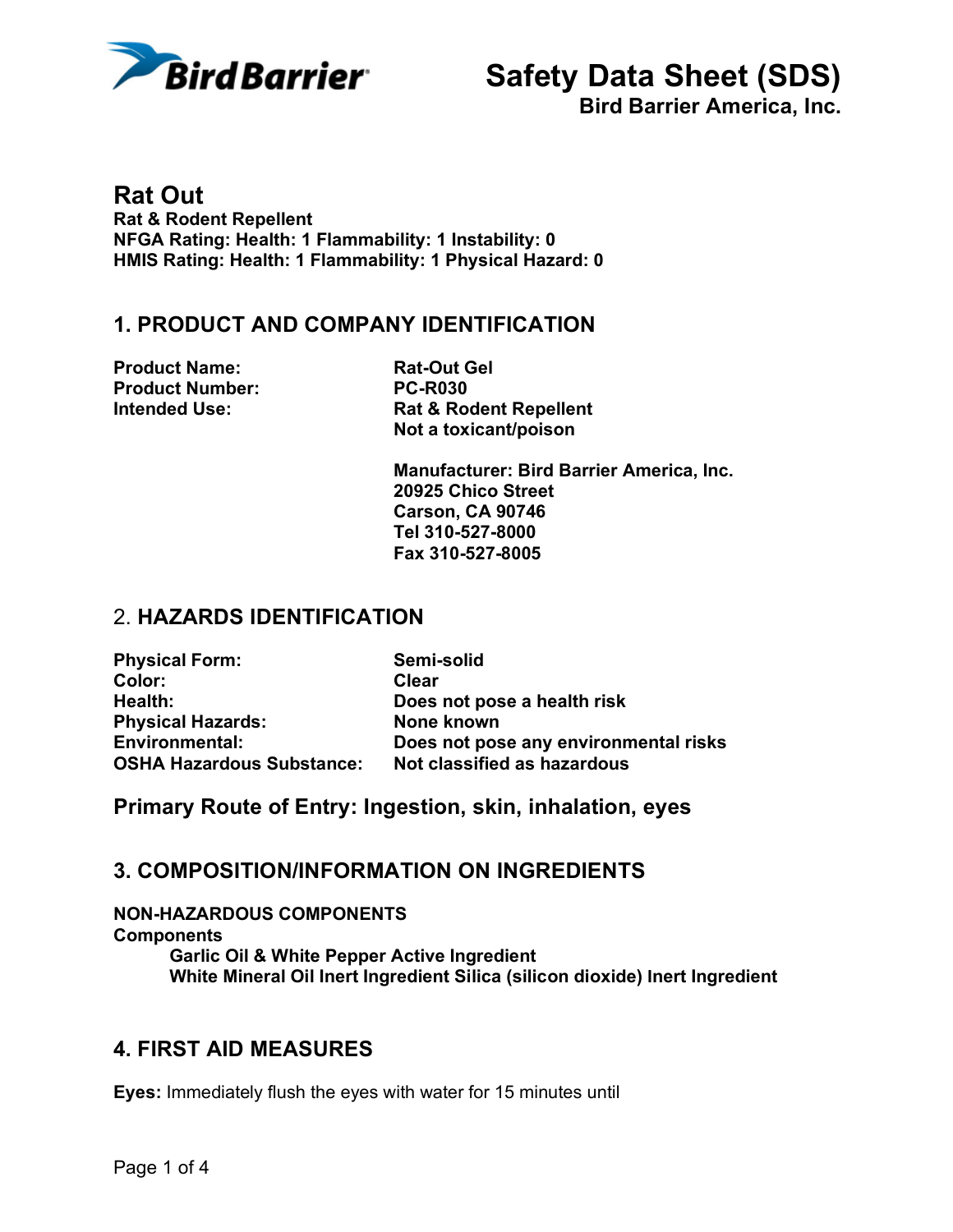

**Bird Barrier America, Inc.**

Material is removed from eyes. Seek medical attention if Irritation persists.

**Skin:** If clothing is contaminated, remove and launder before Reuse. Wash off immediately with soap and plenty of Water. Get medical attention if irritation occurs.

**Inhalation:** Remove to fresh air. If breathing is labored, administer Oxygen.

**Ingestion:** Do not induce vomiting. Drink plenty of water. Seek medical attention if necessary.

# **5. FIRE FIGHTHING MEASURES**

| <b>FLASH POINT:</b>                  | >215 C (COC) >392 F                                             |
|--------------------------------------|-----------------------------------------------------------------|
| <b>Fire Fighting Measures:</b>       | Standard procedure for chemical fires.                          |
| <b>Suitable Extinguishing Media:</b> | Carbon dioxide, dry chemical or foam                            |
| <b>Fire Fighting Equipment:</b>      | Wear self-contained breathing apparatus and<br>protective Suit. |
| <b>Hazardous Combustion:</b>         | Burning may produce toxic combustion products.                  |

# **6. ACCIDENTAL RELEASE MEASURES**

**Cleanup Instructions:** Absorb spill with inert material (dry sand or earth). Collect material and place in disposal receptacle with lid. Wash spill area with bio-degradable cleaner & water; recover water if necessary. Wear suitable personal protective equipment. Dispose material at certified disposal waste site.

#### **7. HANDLING AND STORAGE**

**Handling:** As with all industrial products, use good practices when handling. Avoid eye, skin and clothing contact. Do not inhale, taste, eat or swallow. Use with adequate ventilation.

**Storage:** Keep containers tightly closed and in dry conditions.

#### **8. EXPOSURE CONTROLS - PERSONAL PROTECTION**

| <b>Exposure Limits:</b> | TLV = $5 \text{ mg/m}$ 3 as oil mist                   |
|-------------------------|--------------------------------------------------------|
| <b>Ventilation</b>      | Use in areas of adequate ventilation                   |
| <b>Gloves:</b>          | Use nitrile or neoprene gloves                         |
| <b>Eye Protection:</b>  | Safety glasses, goggles or face shield are recommended |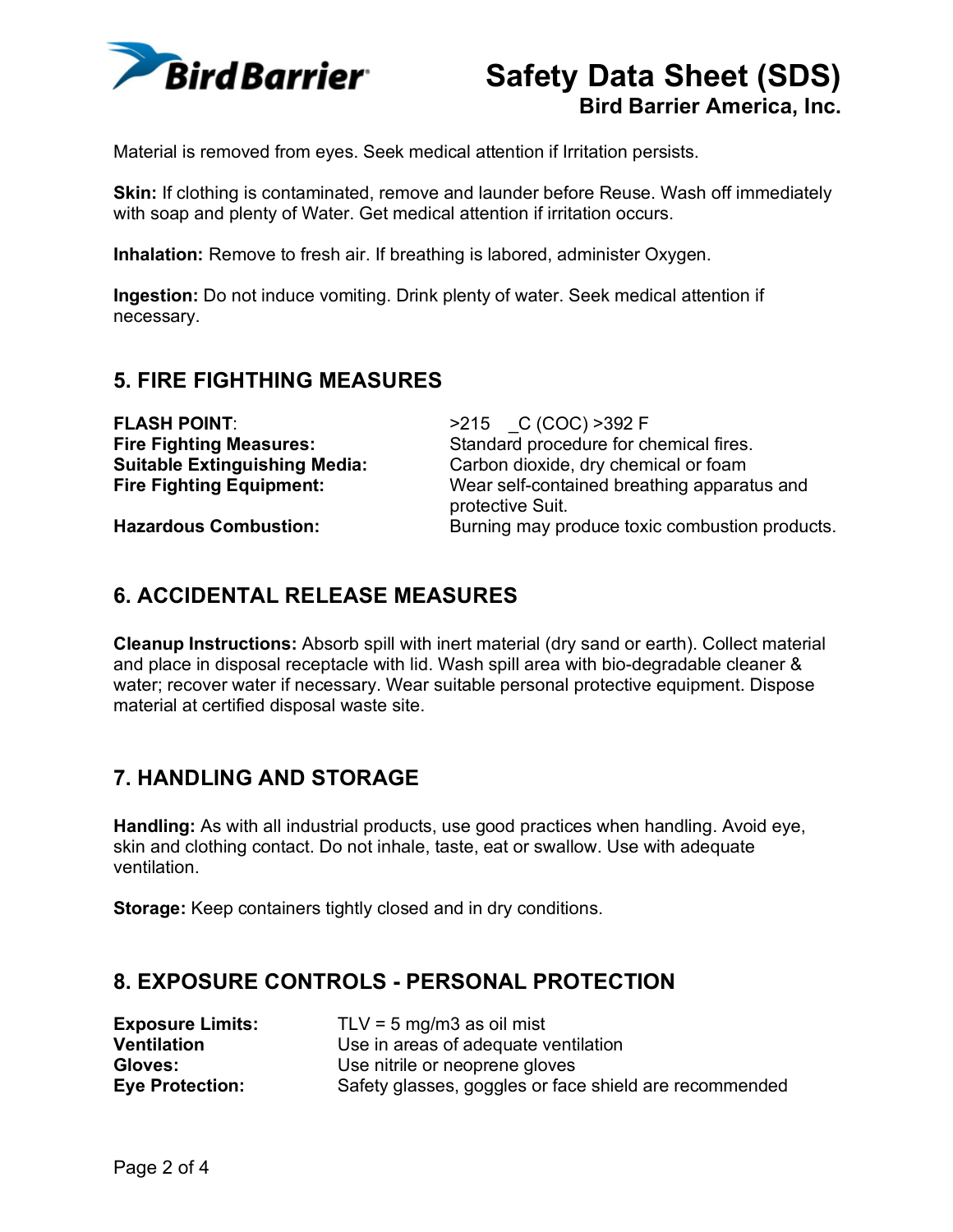

**Bird Barrier America, Inc.**

| <b>Respiratory:</b> | Self-contained breathing apparatus is recommended for        |
|---------------------|--------------------------------------------------------------|
|                     | confined space entry.                                        |
| <b>Clothing:</b>    | Long sleeve shirt and apron when potential for skin contact. |

#### **9. PHYSICAL AND CHEMICAL PROPERTIES**

**Appearance:** White pH: n/d

**Boiling Point:**  $\rightarrow$  300  $\_\_C$  Solubility: Negligible<br> **Evaporation Point:** Less than ether Specific Gravity Less than ether Specific Gravity: 0.875 **Flammability:** Non-flammable Vapor Density: Heavier than air **Flash Point:** >215 C Vapor Pressure: <0.01 mm Hg @ 20 C **Odor:** Scent of Garlic VOC% Nil

# **10. STABILITY AND REACTIVITY**

**Stability:** Material is normally stable at ambient temperature and pressure. **Conditions to avoid:** Oxidizing agents. Do not heat above the flash point.

**Polymerization:** Will not occur.

**Decomposition:** Carbon dioxide, carbon monoxide

# **11. TOXICOLOGICAL INFORMATION**

| <b>Oral Toxicity:</b>   | Swallowing material may cause irritation of the gastro-<br>Intestinal lining, nausea, vomiting, diarrhea, and Abdominal |
|-------------------------|-------------------------------------------------------------------------------------------------------------------------|
|                         | pain.                                                                                                                   |
| Eye Irritation:         | May cause some eye irritation.                                                                                          |
| <b>Skin Irritation:</b> | May cause some skin irritation.                                                                                         |
| Carcinogenic:           | This material has not been identified as a carcinogen by NTP,                                                           |
|                         | IARC, or OSHA.                                                                                                          |

#### **12. ECOLOGICAL INFORMATION**

This material is not expected to have adverse affects on marine and plant life.

#### **13. DISPOSAL CONSIDERATIONS**

**Disposal:** Consult federal, state and local regulations regarding disposal methods.

#### **14. TRANSPORTATION INFORMATION**